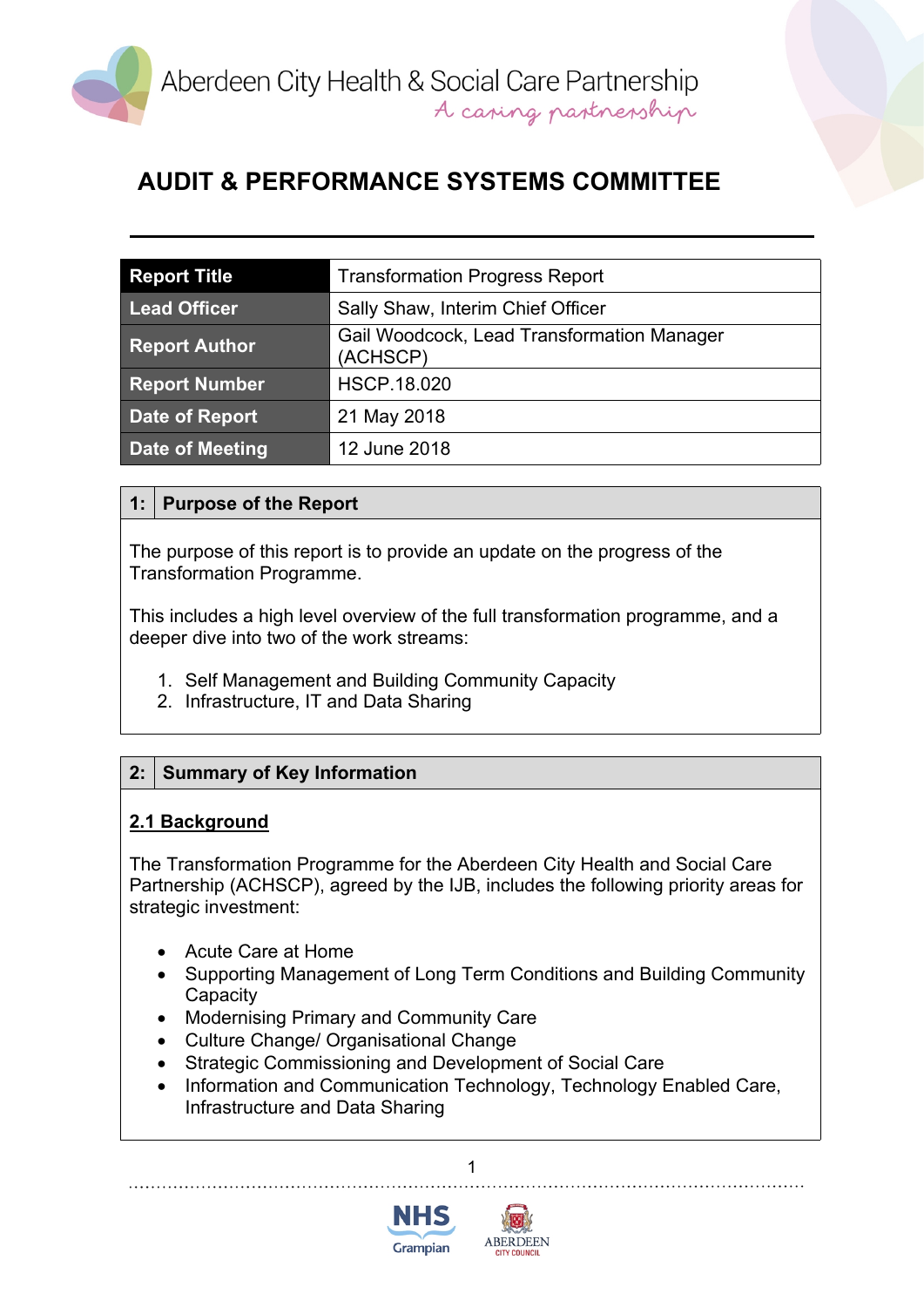

These programmes, consisting of a range of individual and linked projects, seek to support the delivery of the objectives and aspirations as set out in our Strategic Plan.

An additional workstream setting out budget savings projects has also been developed and is being implemented. Further information on this workstream will be included in the next Transformation Progress Report to this committee.

### **2.2 Acceleration and Pace Highlight Report**

The Acceleration and Pace Highlight report for the period February to June 2018 is attached at Appendix A. This report provides a high-level overview of key milestones delivered during the reporting period, along with anticipated key milestones in the next reporting period and any significant issues, risks and changes.

# **2.3 Self-Management and Building Community Capacity**

### **2.3.1 Summary**

Self-Management and Building Community Capacity is a programme consisting of a range of projects which seek to support the development of sustainable capacity in our communities and new ways of working to create an environment where people can self-manage their long-term conditions.

Key projects included in this workstream include the implementation of the Link Working approach across communities in the city, the development of the House of Care model in primary care,

### **2.3.2 Anticipated Benefits**

A list of each of the projects/ grouped projects with their anticipated benefits is attached at Appendix B. A brief presentation will be provided to the committee setting out the approach taken to for a number of these projects including a more comprehensive look at the Link Workers project.

### **2.4 IT, Infrastructure and Data Sharing**

### **2.4.1 Summary**

The IT, Infrastructure and Data Sharing workstream consists of a number of projects which are essential to enabling broader whole system transformational

 $\overline{2}$ 



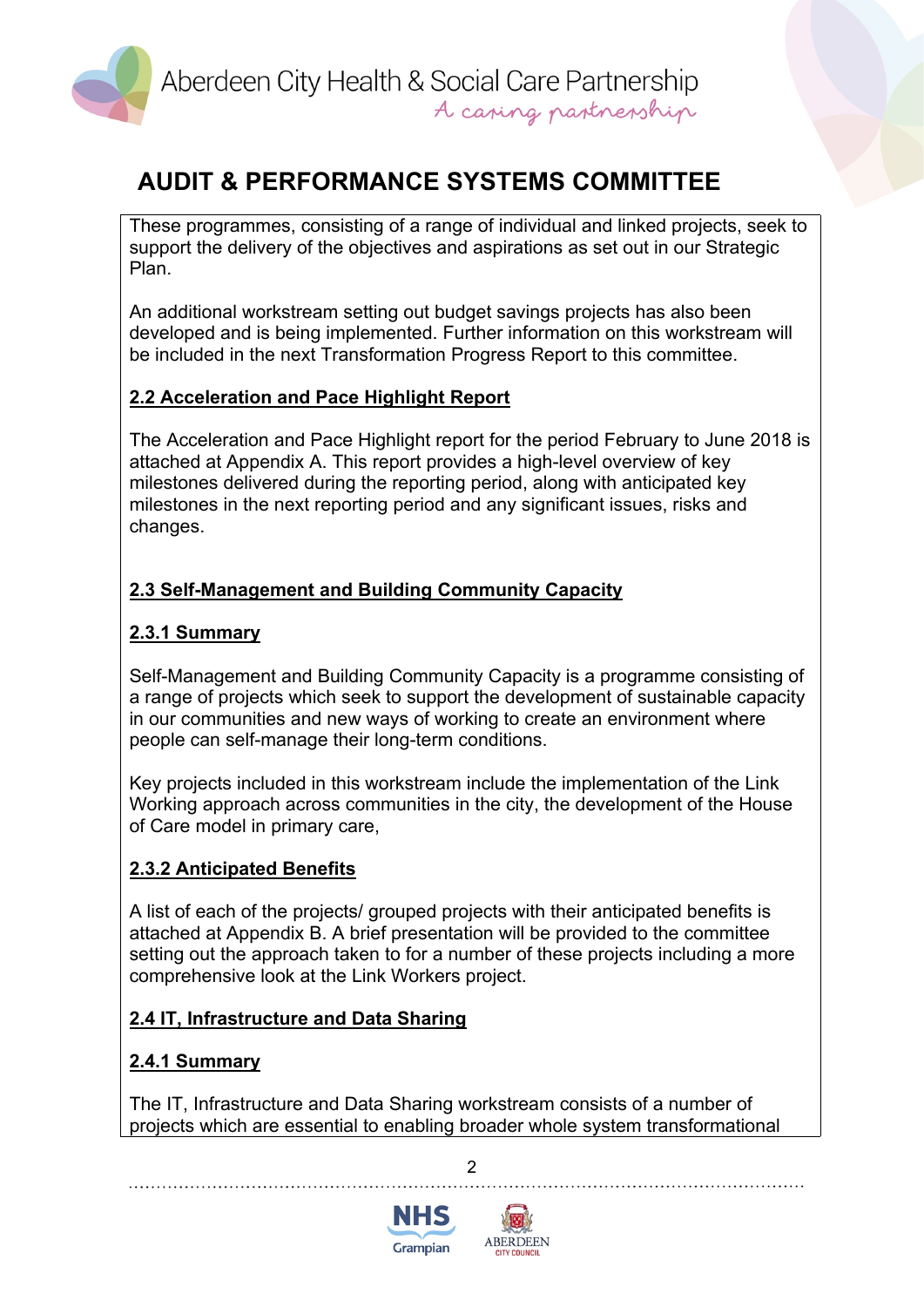

#### change.

These range from developing a Partnership Asset Plan and planning work associated with a number of infrastructure projects, to enabling work in relation to ICT which help integrated working to happen, for example ensuring that connectivity is available for both NHS and ACC staff regardless of where they work. Much of this work is slow to deliver due to the complexity of NHS and ACC systems and in particular as a result of challenges around cross system data sharing.

# **2.4.2 Anticipated Benefits**

A list of each of the projects/ grouped projects with their anticipated benefits is attached at Appendix C. A brief presentation will be provided to the committee highlighting some of these projects, and progress to date.

## **Appendices**

- A. Transformation Programme: Acceleration and Pace Highlight Report
- B. Self-Management and Building Community Capacity Summary Programme **Dashboard**
- C. IT, Infrastructure and Data Sharing Summary Programme Dashboard

# **3: Equalities, Financial, Workforce and Other Implications**

### **Financial Implications**

The partnership receives around £18million per year from a range of sources to support its transformation programme. Transformation also impacts on the overall partnership budget of £260million.

### **Equalities Implications**

Equalities implications are considered on a project by project as well as programme wide basis.

### **Workforce Implications**

Workforce implications are considered at project, programme and overall portfolio levels.



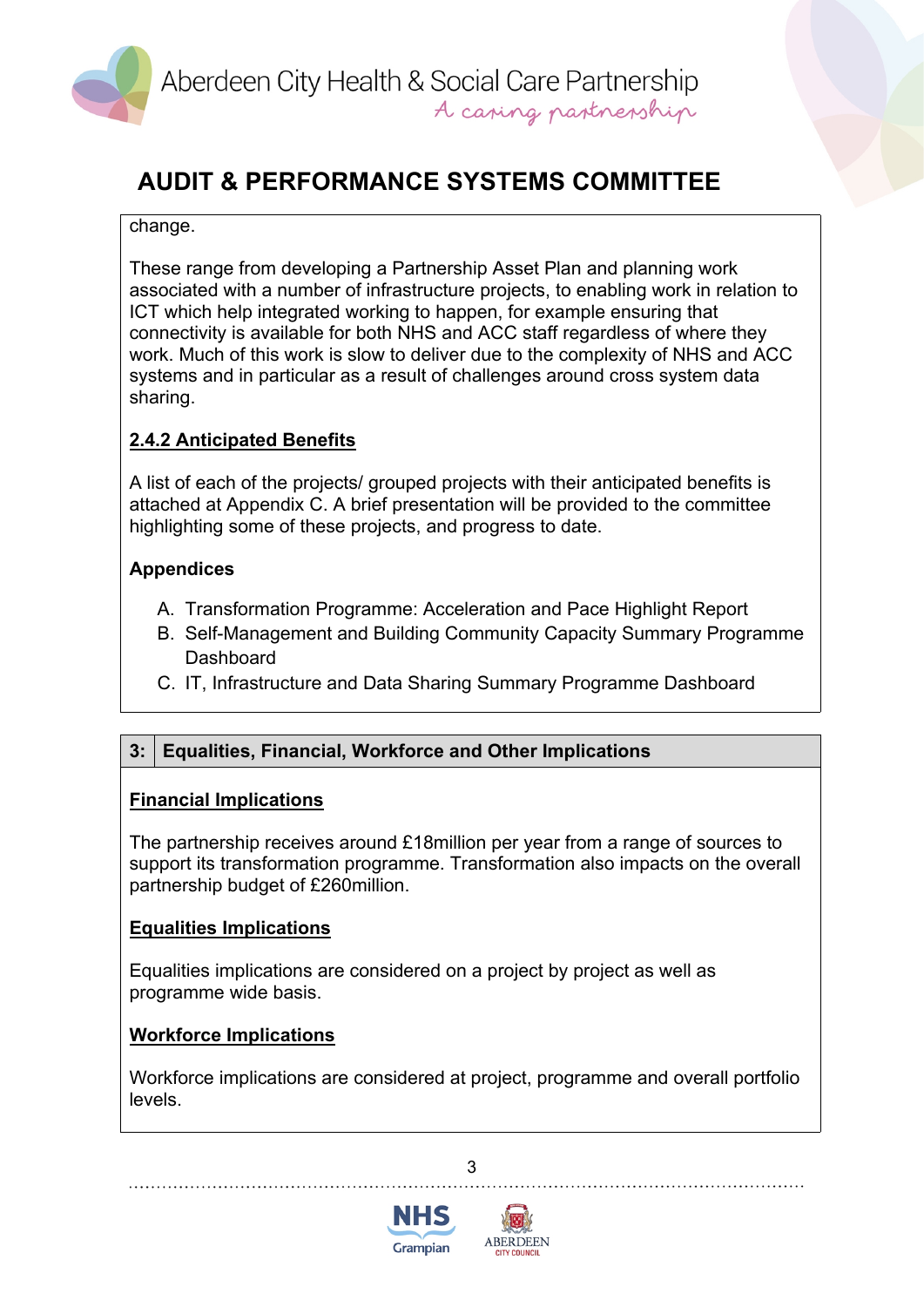

### **4: Management of Risk**

## **Identified risk(s):**

Risks relating to the Transformation Programme are managed throughout the transformation development and implementation processes. The Executive Programme Board and portfolio Programme Boards have a key role to ensure that these risks are identified and appropriately managed. High level risks to programme delivery and mitigating actions are identified within progress reports reported on a regular basis to the Audit and Performance Systems Committee.

### **Link to risk number on strategic or operational risk register:**

The main risk relates to not achieving the transformation that we aspire to, and the resultant risk around the delivery of our strategic plan, and therefore our ability to sustain the delivery of our statutory services within the funding available.

9. Failure to deliver transformation at a pace or scale required by the demographic

and financial pressures in the system

2. There is a risk of financial failure, that demand outstrips budget and IJB cannot

deliver on priorities, statutory work, and project an overspend

# **How might the content of this report impact or mitigate the known risks:**

This paper brings to the attention of the Audit and Performance Systems Committee information about our programme management governance and reporting processes and specifically detailed financial information about our transformation programme, in order to provide assurance of the scrutiny provided across our programme management governance structure in order to help mitigate against the above risks.

# **4: Recommendations for Action**

It is recommended that the Audit and Performance Systems Committee:

1. Note the information provided in this report.